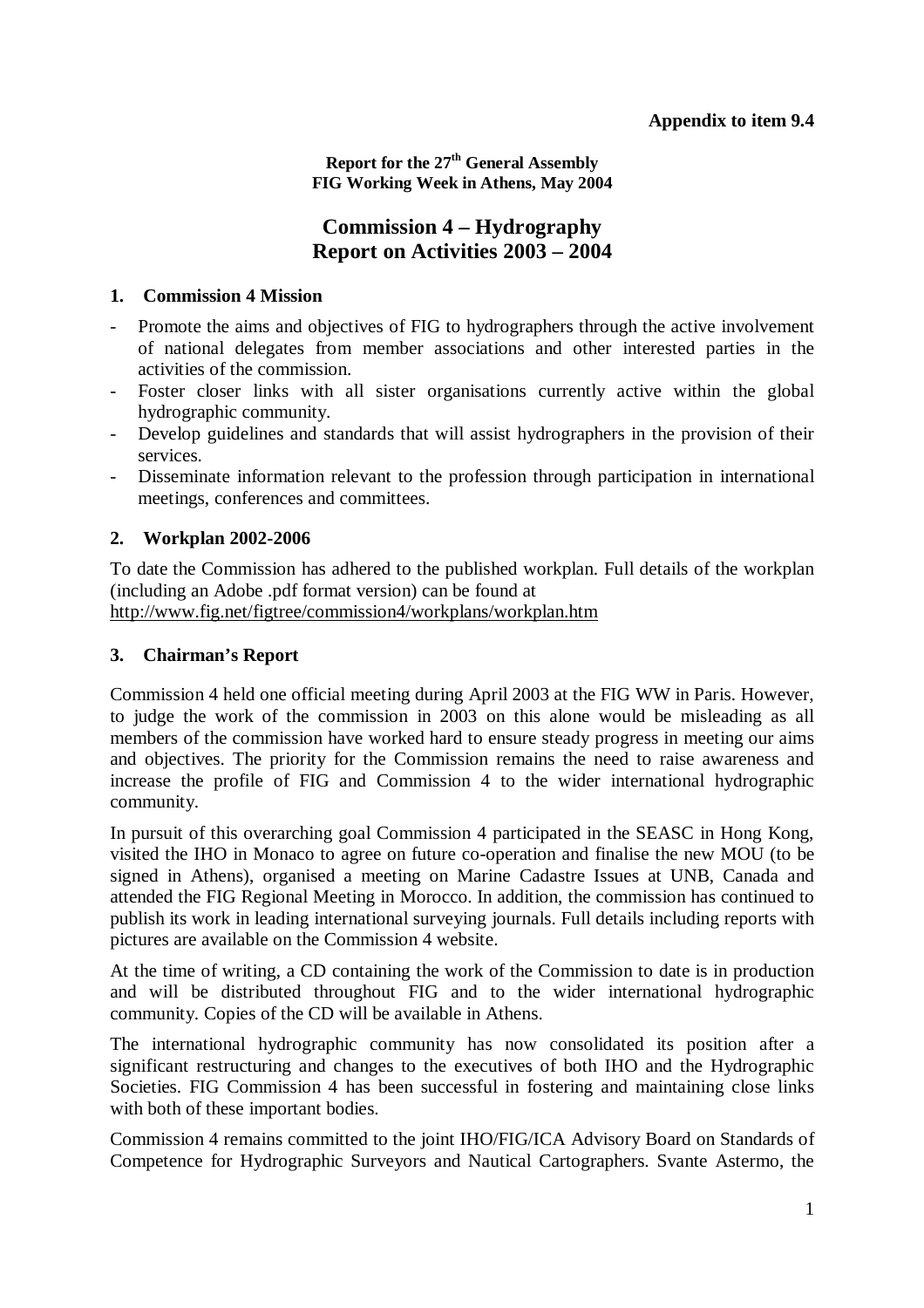current Chair will be leaving the IAB after their next meeting to be held in Malaysia (early May 2004) and will be replaced by Tiina Tuurnala of the Finnish Maritime Administration.

I wish to thank Svante for his valuable contribution to the work of the IAB over the years and welcome Tiina, who will bring much skill and experience to the group. Svante will attend the FIG WW in Athens to present the work of the Advisory Board during the Hydrographic Workshop.

One of the highlights of 2003 was the FIG Meeting on Marine Cadastre Issues organised by the Chair of WG 4.3 Michael Sutherland at UNB, Canada. This was a highly successful meeting making a significant contribution to this emerging area of our profession.

To conclude, Commission 4 will continue its work over the coming year in fulfillment of the workplan. In particular, there is a need ensure progress across all workgroups and the FIG WW in Athens will provide an excellent platform from which to launch our efforts for the coming year.

**4. Working Group 4.1 – Strategic Partnerships** Chair - Mr. Adam Kerr (United Kingdom), e-mail: Adam.J.Kerr@btopenworld.com

### Progress Report

A successful year in respect of building our relationship with IHO, culminating in the new MOU - to be signed in Athens. There are many areas of common interest between FIG and IHO and these are the subject of continued discussions.

It is unfortunate that similar progress has not been forthcoming with the national hydrographic organisations and the International Federation of Hydrographic Societies. However, we will continue our efforts in forming new alliances and encouraging membership of FIG.

**5. Working Group 4.2 – Vertical Reference Frame** (A Joint Working Group with Commission 5). Dr. Ahmed El-Rabbany, Canada, e-mail: rabbany@ryerson.ca

# Progress Report.

At the latter end of 2003 and over the last few months there has been steady progress in producing a white paper and recruiting new members to this workgroup. At the FIG WW in Athens Ruth Adams (UK) will present the paper as part of the Hydrographic Workshop and the WG will meet to decide upon future strategy. A full report will be available after this meeting.

**6. Working Group 4.3 – Coastal Zone Management (CZM)** (A Joint Working Group with Commission 7). Chair Michael Sutherland (Canada), e-mail: d8kw@unb.ca

#### Progress Report

In April 2003, Working Group 4.3 had a meeting during the FIG Working Week in Paris, France. The agenda dealt with outlining the group's objectives for the next 4 years. Plans were made to expand the membership of the group. Additionally, plans were made to have a meeting on marine cadastre in Fredericton, Canada later in 2003.

Between September 15<sup>th</sup> and 16<sup>th</sup>, 2003 The Land and Coastal Studies Group, Department of Geodesy and Geomatics Engineering, University of New Brunswick, Canada in conjunction with Working Group 4.3 of the International Federation of Surveyors (FIG) hosted a "Meeting on Marine Cadastre Issues". The meeting was held at the Wu Centre, University of New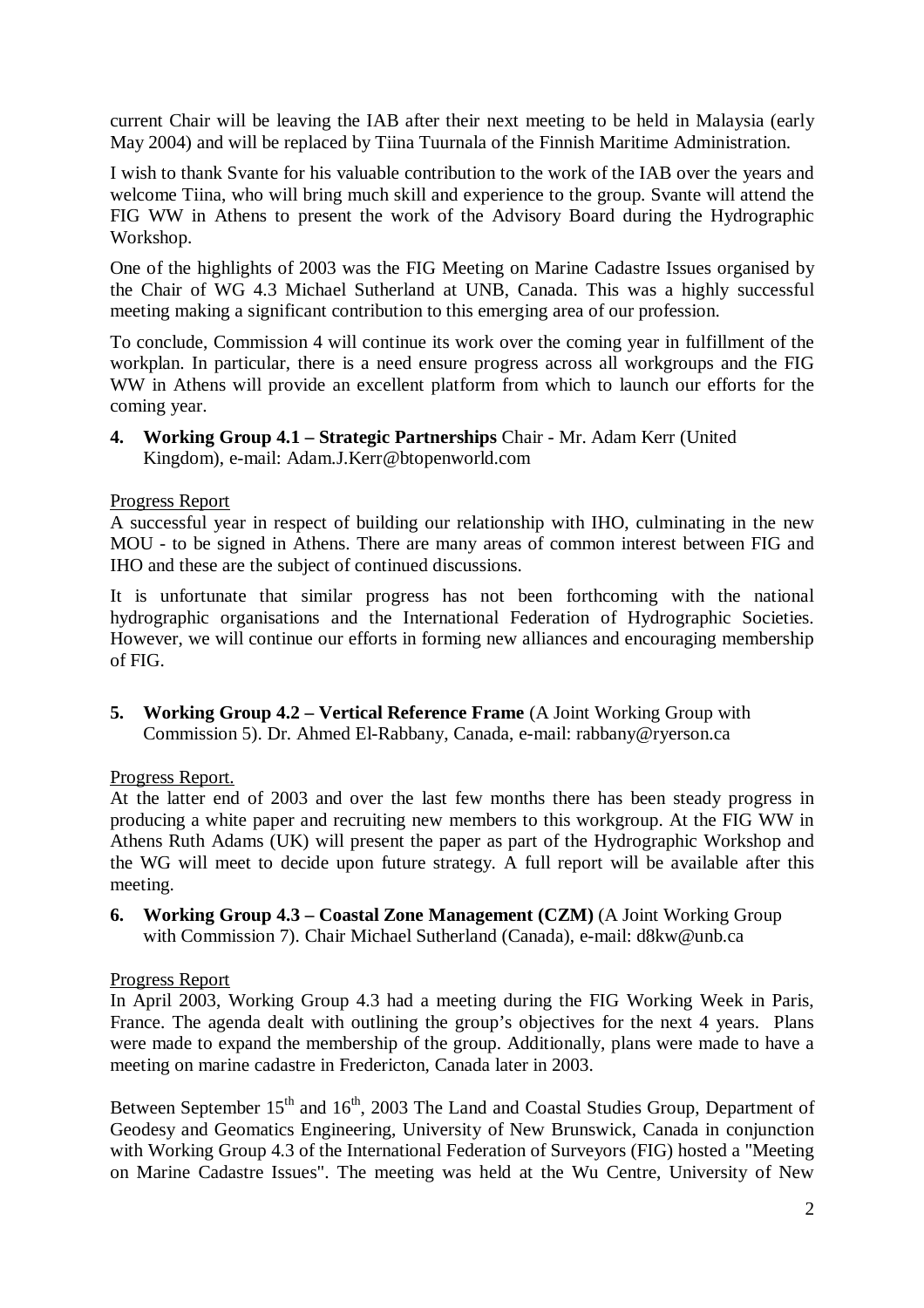Brunswick, in the city of Fredericton, Canada. The meeting provided an excellent opportunity for international stakeholders and experts to share their perspectives, and to learn about international initiatives relating to this the marine cadastre. The event was sponsored by the University of New Brunswick (Canada), Terradigm (Canada), The Royal Institution of Chartered Surveyors, Geomatics Faculty (United Kingdom), The Canadian Institute of Geomatics, the FIG, The Association of New Brunswick Land Surveyors, and the Canadian Hydrographic Association. There were delegates in attendance from Australia, Canada, the United States of America, the Netherlands, Malaysia, and Trinidad and Tobago. Papers and presentations covered country status and initiative with regard to the implementation of marine cadastres, as well as related technical, institutional, and conceptual issues. Links to these papers and presentations may be assessed at

http://gge.unb.ca/Research/LandStudies/MarineCadastre/marine\_cadastre\_2003.htm

In November 2003, Commission 4 (Working Group 4.3) was represented by Michael Sutherland at the Association of Canada Lands Surveyors (ACLS) 2<sup>nd</sup> Offshore Consultation Workshop in Calgary, Canada. The work of FIG Commission 4.3 was presented.

Plans for 2004, include:

- **Publication of the work of Commission 4.3 in the** *Geomatics World* **journal.**
- **Representation of Commission 4.3 at the UN sponsored Permanent Committee on GIS** Infrastructure for Asia and the Pacific (PCGIAP) Marine Cadastre Workshop in Kuala Lumpur, Malaysia in May
- A meeting of Working Group 4.3 at the FIG Working Week in Athens in May to continue to pursue the objectives of the Group

# **7. Communications**

The Commission 4 website is part of the main FIG website, which is maintained and operated by the FIG permanent office in Copenhagen.

Over the last year articles on Commission 4 were published in leading International Surveying Journals and all are available from the website in Adobe .pdf format. They offer the reader a good overview of current policy and current/future activities.

Details of all meetings and conferences attended, with comprehensive minutes and pictures, are available on the website.

The Commission keeps a full and comprehensive list of addresses of delegates, correspondents and friends of the Commission.

# **8. Conferences and Events**

The Commission attended and participated in two conferences:

- the SEASC in Hong Kong, which included a technical session and technical tour to the Hong Kong Civil Engineering Department and Hydrographic Office, and
- the FIG Regional Meeting in Marrakech, Morocco.

Commission 4 Meeting on Marine Cadastre Issues, UNB, Canada.

Visit to IHO, Monaco.